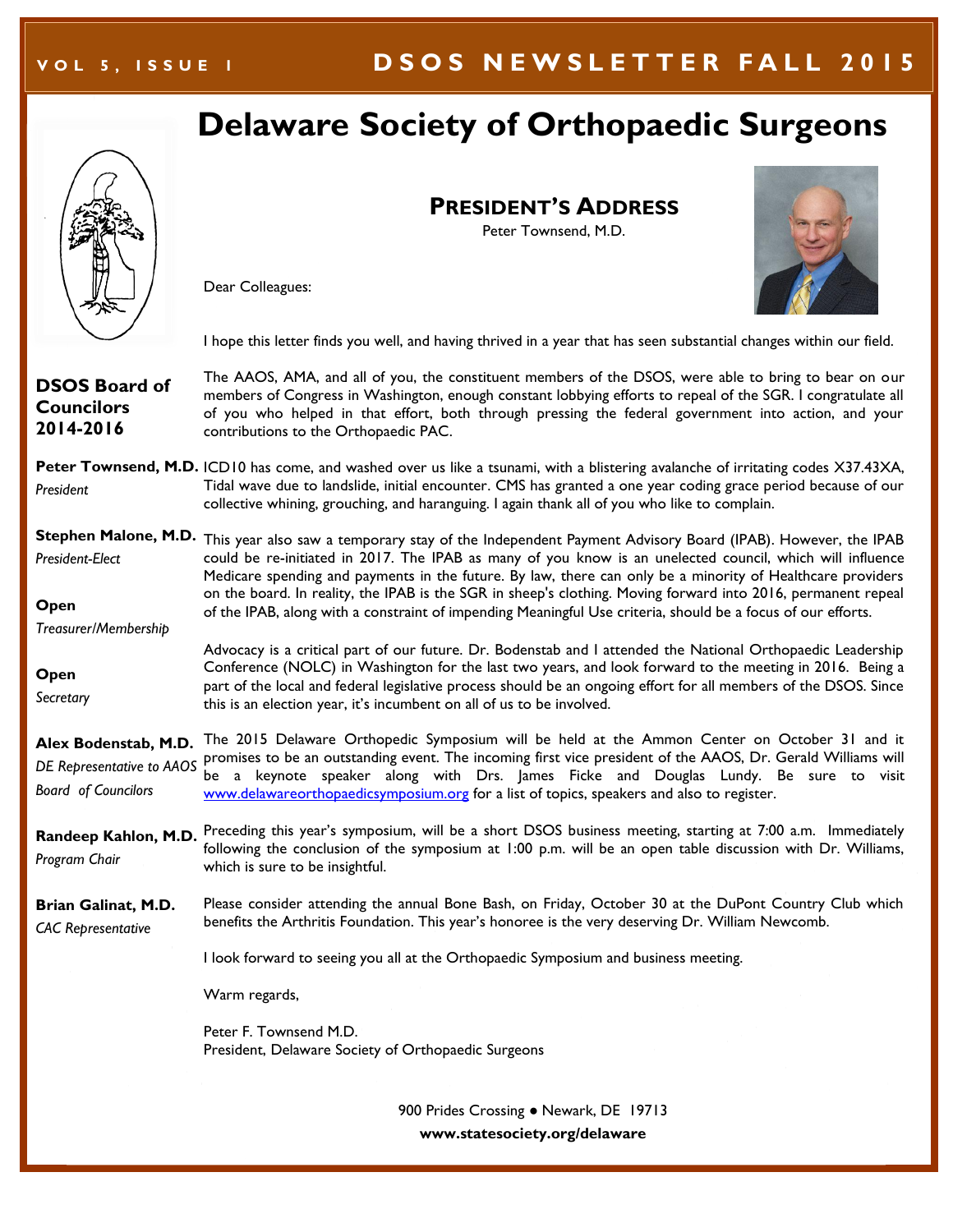

# **2015 DSOS Annual Business Meeting & AAOS Update**

The DSOS Annual Business Meeting will take place before the 8<sup>th</sup> Annual Delaware Orthopaedic Symposium on Saturday, October 31, 2015 from 7:15-7:45 a.m. The meeting will be held in Room 10 of the John H. Ammon Medical Education Center and is open to all DSOS members.

Following the conclusion of the symposium at 1:00 p.m. will be an AAOS Update and open table discussion with Gerald Williams Jr., MD, First Vice President of the AAOS. All orthopaedic surgeons are invited to attend this meeting to be held in the auditorium of the Ammon Center.

If you have a topic for the DSOS Business meeting agenda please contact Megan Hayes at [megan.hayes@medsocdel.org](mailto:megan.hayes@medsocdel.org) by **October 29**.



# **8 th Annual Delaware Orthopaedic Symposium**

Saturday, October 31, 2015 John H. Ammon Medical Education Center Christiana Hospital, Newark, Delaware  $8$  a.m.  $-1$  p.m.

The Delaware Society of Orthopaedic Surgeons and Christiana Care Health System Department of Orthopaedic Surgery are pleased to present the 8th Annual Delaware Orthopaedic Symposium on Saturday, October 31, 2015 at Christiana Hospital in Newark, Delaware. Physicians and other health care professionals can expect to receive the highest quality education on the latest advancements in musculoskeletal health and orthopaedic surgery.

This year's symposium features three education tracks to include orthopaedic surgery, primary care orthopaedic medicine and orthopaedic nursing, a live spine dissection, poster presentations, a vendor area and continuing education credits. Breakfast and lunch are provided. The 2015 visiting speakers include Gerald R. Williams, Jr., M.D., First Vice-President of the AAOS; James R. Ficke, M.D. Director, Department of Orthopaedic Surgery at Johns Hopkins Medicine and Douglas W. Lundy, M.D. Co-President, Resurgens Orthopaedics.

For a detailed agenda and to register for this event please visit: [http://www.delawareorthopaedicsymposium.org/.](http://www.delawareorthopaedicsymposium.org/)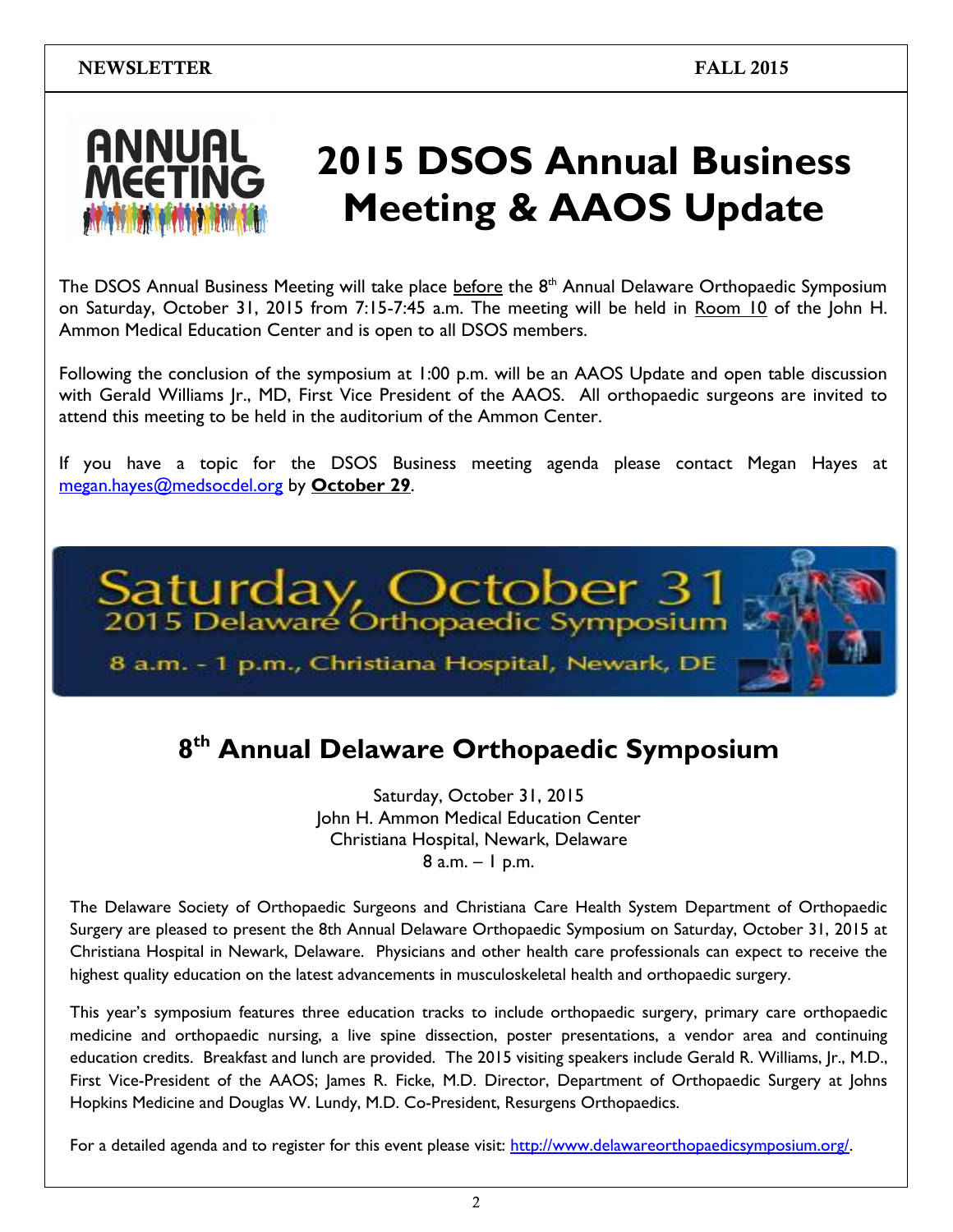### **Thank you to our 2015 Lead Sponsor…**



## **Delaware Orthopaedic Symposium Exhibitors**

Acumed Arthritis Foundation Christiana Care Imaging Services Christiana Care Quality Partners Christiana Care Rehabilitation Services Depuy Synthes Diagnostic Imaging Dynamic Physical Therapy iHCFA Lawall Prosthetics-Orthotics Inc. Liberty Surgical MedEast Ortho **Physiotherapy** Pivot Physical Therapy Propel Orthopaedic (Advanced Surgical) Sanofi Biosurgery Smith & Nephew Stryker Tornier Zimmer

# Poster Presentation



Don't forget to check out the research posters that will be on display at the Symposium! The purpose of the poster presentations is to share information and education as it relates to orthopaedic care. They are intended to be informal and to promote dialogue.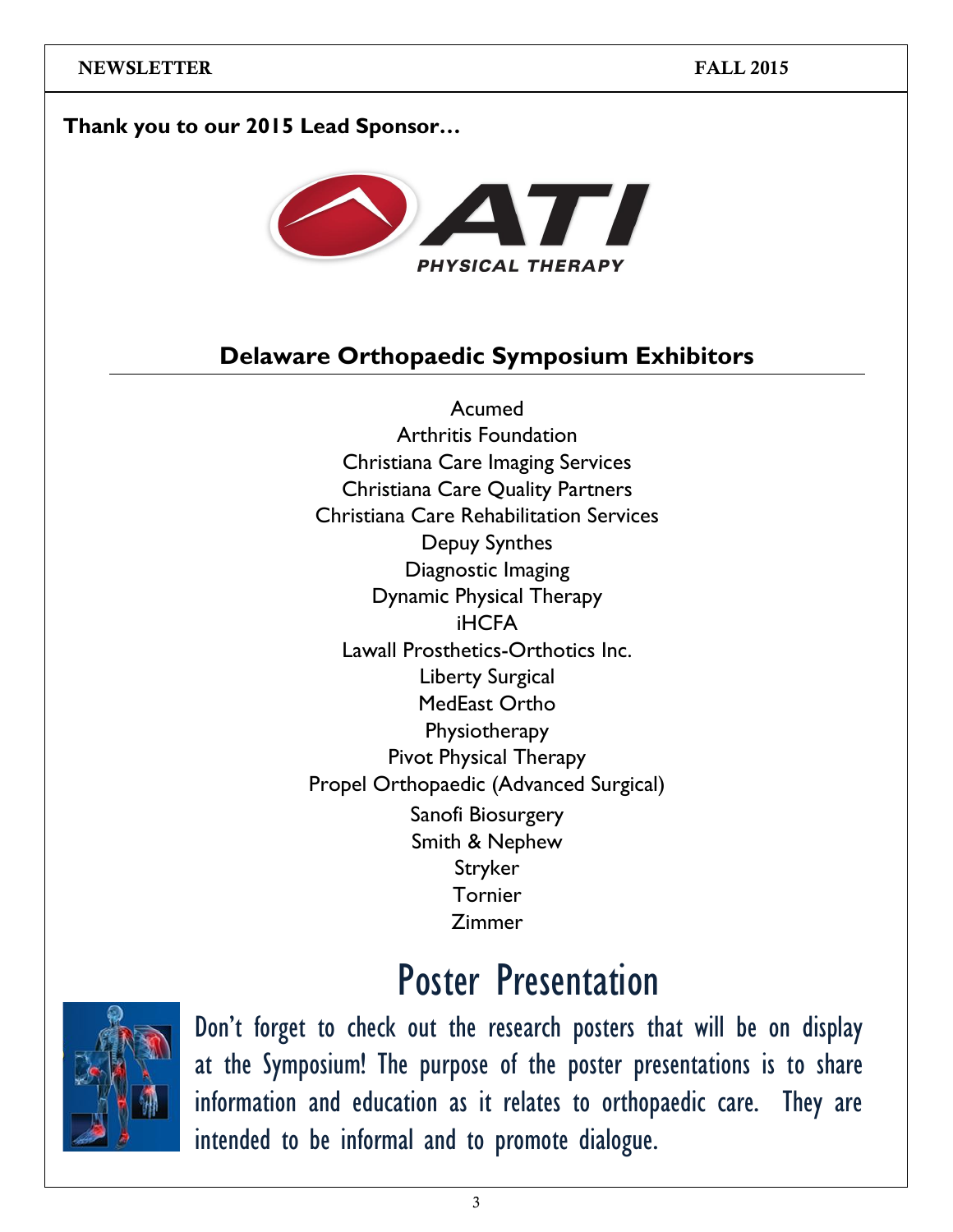# **2015 Keynote Speakers**





### **Gerald R. Williams Jr., MD**

Dr. Williams is a board-certified orthopaedic surgeon who specializes in the care and treatment of shoulders. He practices with the Rothman Institute at Jefferson in Philadelphia where he is the chief of the division of shoulder and elbow surgery. Dr. Williams has served in various faculty positions since 1990 and currently is the John M. Fenlin, Jr., MD, Professor of Shoulder and Elbow Surgery at Jefferson Medical College.

After earning his bachelor's degree in Chemistry from Ursinus College, in Collegeville, Pa., Dr. Williams then was graduated with honors with a medical degree from Temple University in Philadelphia. He began his postgraduate training with an internship in orthopaedic surgery at the University of Texas Health Science Center in San Antonio, Texas, where he later completed a four-year residency in orthopaedic surgery and a one-year fellowship in shoulder surgery. Dr. Williams previously served in several volunteer leadership roles at the AAOS including a two-year term on the Board of Directors and chair of the CME Committee, as well as a position on the Committee on Shoulder and Elbow (1999).

Active in more than a dozen professional societies and councils, Dr. Williams has served as the president of the American Shoulder and Elbow Surgeons and has been a member of the Philadelphia Orthopaedic Society (President from 2002), the Pennsylvania Orthopaedic Society (President 2009), and the Mid-Atlantic Shoulder and Elbow Society (co-founder and President 2012-2014).

When Dr. Williams has free time, he enjoys spending it with his wife, Robin, and children, Mark and Alexis.

**James R. Ficke, MD**

Colonel James Ficke, M.D., is Robert O. Robinson Professor of Orthopaedic Surgery at the Johns Hopkins School of Medicine and director of the Department of Orthopaedic Surgery. He is also orthopaedist-in-chief of The Johns Hopkins Hospital. He is nationally renowned as an expert on the treatment of complex foot and ankle patients, lower extremity trauma patients and amputees. Dr. Ficke received his M.D. from Uniformed Services University of Health Sciences in 1987. He completed a transitional internship at Madigan Army Medical Center, and finished his residency in orthopaedic surgery at Tripler Army Medical Center. He also completed an AO fellowship in Trauma in Munich Germany, and a foot and ankle fellowship in Dallas.

During his deployment as deputy commander of clinical services at the 228th Combat Support Hospital in Mosul, Iraq, from 2004 to 2005, he was the senior orthopedic surgeon, treating more than 600 U.S. soldiers and Iraqi patients for war injuries.

Dr. Ficke has received numerous awards for his skills as a surgeon and educator, as well as two dozen military decorations and awards including the Bronze Star and Meritorious Service Medals. His service earned him the Society of Military Orthopaedic Surgeons' prestigious 2010 Colonel Brian Allgood Memorial Leadership Award, and The Surgeon General''s 2010 Major General Lewis Aspey Mologne Award.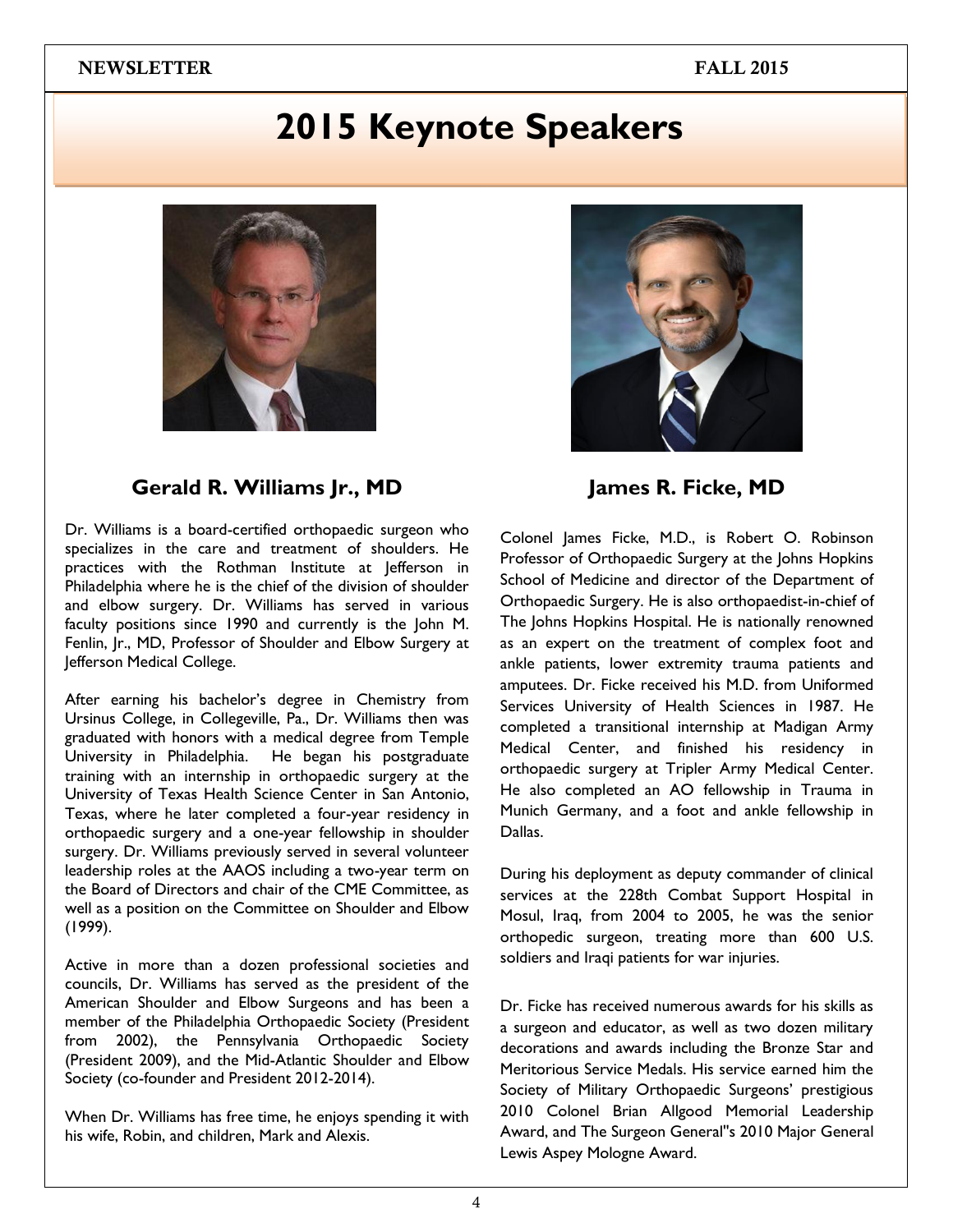# **2015 Visiting Speaker**

## **Douglas W. Lundy, MD, MBA, FACS**



Dr. Lundy is an orthopaedic trauma surgeon at Resurgens Orthopaedics in Marietta, Georgia specializing in the care of patients with multiple injuries and complex fractures. He is co-President of Resurgens Orthopaedics; one of the largest orthopaedic practices in the country. He practices at WellStar Kennestone Hospital where he is co-Chair of the WellStar Musculoskeletal Service Line and past-Chief of Surgery. He is actively involved in many national and state surgical and orthopaedic societies. He is a Director of the American Board of Orthopaedic Surgery since 2012 and serves Chair of the Oral Examination Committee. He serves on the American Academy of Orthopaedic Surgeons' Council on Advocacy and Communications Cabinet, and he is past-chairman of the AAOS Medical Liability Committee.

He served on the Orthopaedic Trauma Association's Board of Directors as a Member-at Large leading the effort of the OTA to produce Performance Measures with the AAOS, and he now serves as Chair of the OTA Health Policy Committee. He serves on the American College of Surgeon's Orthopaedic Advisory Committee and the ACS Committee on Trauma. He is a past-President of the Georgia Orthopaedic Society and formerly served as Legislative Director. He also serves as a part-time Clinical Assistant Professor of Orthopaedic Surgery, Emory University School of Medicine covering call at Grady Memorial Hospital.

Dr. Lundy graduated from North Georgia College and the Medical College of Georgia and did his postgraduate training at Georgia Baptist and Vanderbilt University Medical Center. He received his Masters of Business Administration from Auburn University in 2014. He is very involved in foreign medical missions in Eastern Europe, Haiti, Asia and especially sub-Saharan Africa through the Christian Medical and Dental Association and the Pan-African Academy of Christian Surgeons. He has authored thirty-five manuscripts on orthopaedic surgery and has presented topics on orthopaedic trauma over 100 times both in the United States and abroad. He is an alumnus of the 2010 class of *Leadership Atlanta* and he was selected as one of the ―Top Doctors in Atlanta‖ by *Atlanta Magazine* in 2011, 2012, 2013, 2014 and 2015. Doug is very interested in political advocacy to improve the care of injured patients. He has remained active in the Sigma Chi Fraternity at a national level where in 2011 he was given the lifetime achievement award of *Significant Sig,* and he assists the undergraduate chapters at Emory and North Georgia College.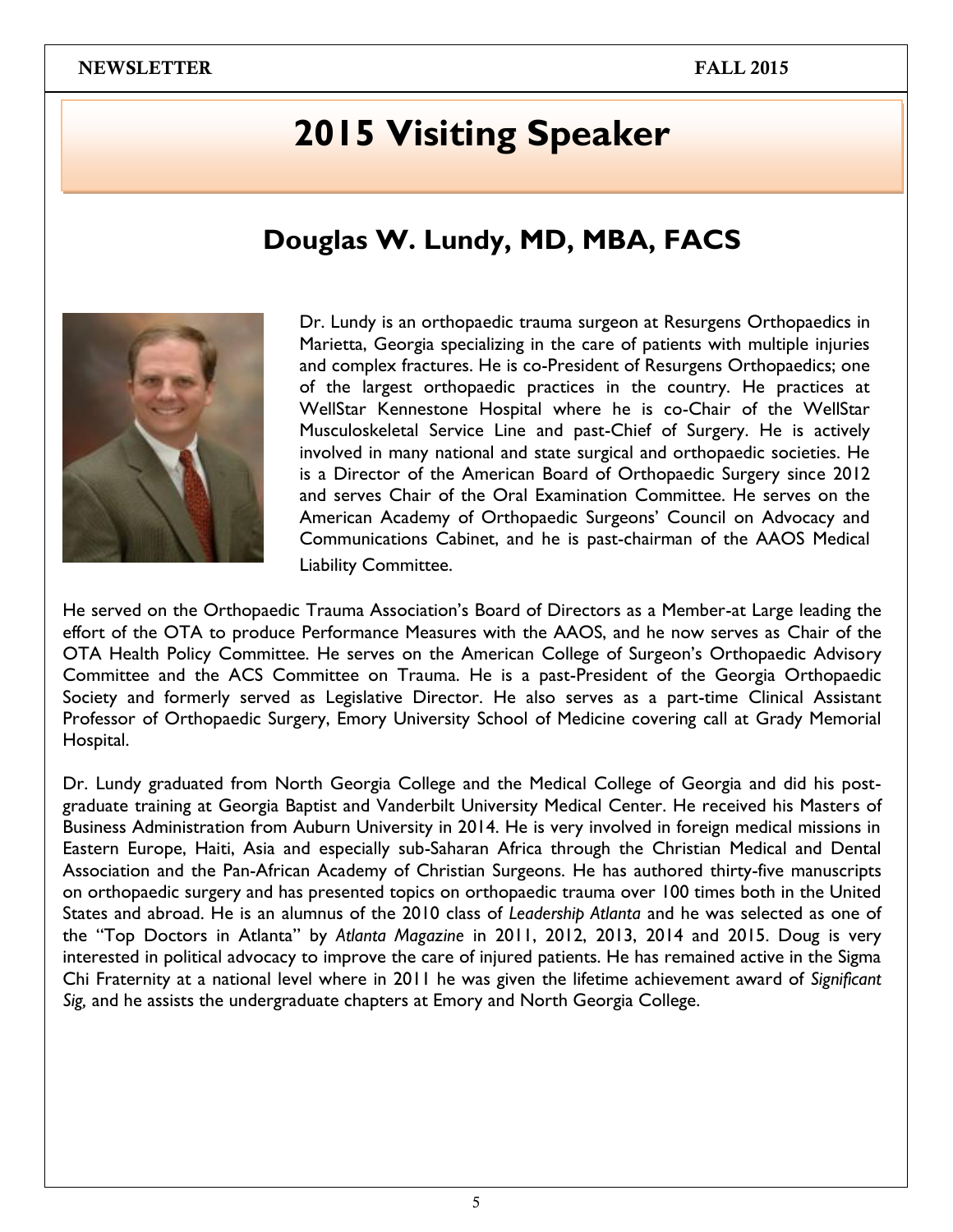

| DSOS is a Proud Supporter of the |
|----------------------------------|
| 6 <sup>th</sup> Annual Bone Bash |
|                                  |

The 6th Annual Arthritis Foundation Bone Bash will be held on Friday, October 30, 2015 at the Dupont Country Club (1001 Rockland Road Wilmington, DE 19803). The 2015 Delaware Bone Bash event is a Halloween-themed event that raises funds for the Arthritis Foundation. This costumed affair includes spooky decorations, costume contests, an auction and frightfully fun entertainment including music, games and much more!

Check-in for this Halloween themed, costumed affair begins at 6:00 p.m. with festivities kicking off at 6:30 p.m. All proceeds from this event benefit the Arthritis Foundation. This year's distinguished honoree is William Newcomb, MD, founding partner of First State Orthopaeics.

DSOS members receive one complimentary ticket to the Bone Bash so be sure to register today at [https://arthritismar.ejoinme.org/DelawareBoneBash!](https://arthritismar.ejoinme.org/DelawareBoneBash)! Select "DSOS Members" at checkout and use discount code DSOS15. Questions about the event may be directed to Lauren Yankolonis, Development Director, Maryland and Delaware of the Arthritis Foundation at 443-738-9621 or lyankolonis@arthritis.org.

## **Move Freely Without Pain Lecture Series**

Sponsored by Christiana Care, the Move Freely Without Pain Lecture Series educates the public on a variety of topics related to bone and joint health. DSOS members are encouraged to participate and present their expertise as part of this annual public education series. The 2015 Move Freely lectures will focus on shoulders, hips and knees, and hands. For more information on these lectures, click on the lecture titles.

[Moving Freely Without Pain](http://events.christianacare.org/event/moving-freely-without-pain-shoulders/) – Shoulders Wednesday, October 14, 6-7 p.m. Eugene du Pont Preventive Medicine & Rehabilitation Institute – Room 100VC

[Moving Freely Without Pain](http://events.christianacare.org/event/moving-freely-without-pain/) – Hips and Knees Tuesday, October 27, 6:30-8 p.m. John H. Ammon Medical Education Center, Christiana Hospital Campus

[Moving Freely Without Pain](http://events.christianacare.org/event/moving-freely-without-pain-hands/) – Hands

Thursday, November 12, 6-7 p.m. Eugene du Pont Preventive Medicine & Rehabilitation Institute – Room 100VC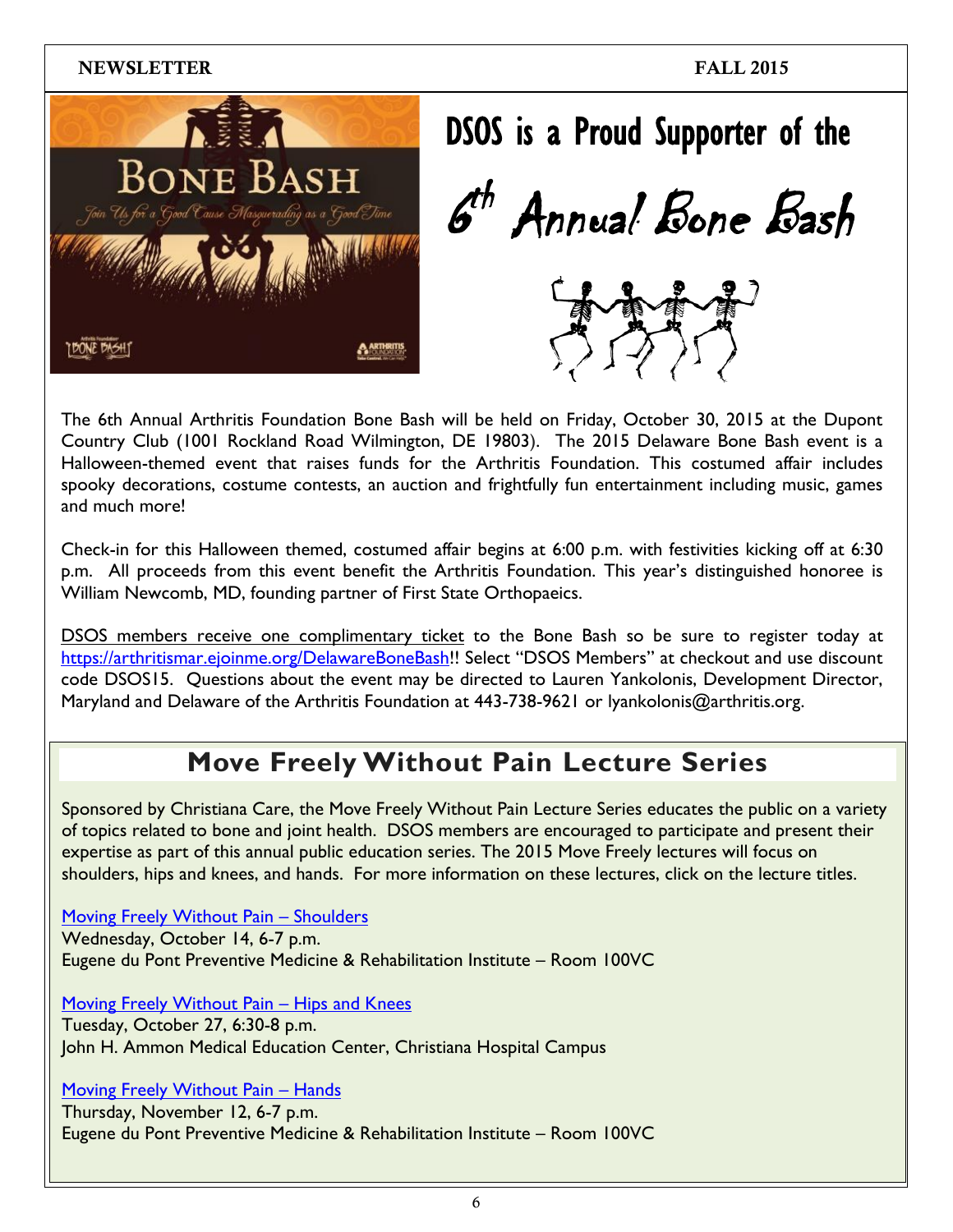

### **DSOS Members: What's Your Biggest Distraction Behind the Wheel?**

Did you know that the Delaware area—according to the 2009 U.S. Census Bureau—was one of the most populous metropolitan areas ranked eighth overall with highest number of motor vehicle crash deaths?

Since 2011, [Decide to Drive](http://www.decidetodrive.org/) (the Academy's distracted driving awareness campaign in partnership with the Auto Alliance) has sought to minimize distracted driving-related crash injuries. Believe it or not, orthopaedic surgeons would rather prevent bone and joint injuries than have to fix them. This year, Decide to Drive is showing that distractions—no matter how big or small—can divert attention away from the task of driving. The #NoSmallDistractions video series uses absurdity to illustrate the dangers of distracted driving.



Join the social media conversation by sharing the video links with #NoSmallDistractions and #DecidetoDrive on Facebook, Twitter and Instagram. If you have questions or comments about this video series, please contact Melissa Leeb, AAOS Public Relations Director at [leeb@aaos.org](mailto:leeb@aaos.org) or 847-384-4030.

### **Danger: "Digital Deadwalkers!" Join the Academy in raising awareness of distracted walking**

[Distracted driving](http://www.decidetodrive.org/) can cause crashes, injuries and death. It's a prevalent public issue that the American [Academy of Orthopaedic Surgeons](http://www.aaos.org/) (AAOS) has championed for the last five years. But what about distracted walking? What are the consequences of pedestrians talking on the phone, texting, listening to music, or focusing on anything or anyone other than the task of getting where they need to go? Today, more and more pedestrians fall down stairs, trip over curbs or other objects, and in some instances, step into traffic, causing serious fractures and other orthopaedic injuries.

In fact, the number of injuries to pedestrians using their phones has nearly tripled since 2004, and surveys have shown that 60 percent of pedestrians are distracted by other activities while walking. Help the Academy spread the word on the dangers of distracted walking by:

- Writing a letter to the editor, or a written opinion piece, for your local newspaper on distracted walking and the AAOS' "Digital Deadwalkers" PSA.
- Showing the "Digital Deadwalkers" PSA when you are out talking at community events, and/or in your office wait room.
- Tweeting or posting the PSA with a reminder to patients, family and friends to "engage" with their surroundings.

For more information on the "Digital Deadwalkers," visit: [OrthoInfo.org/DistractedPedestrians.](http://www.orthoinfo.org/distractedpedestrians)